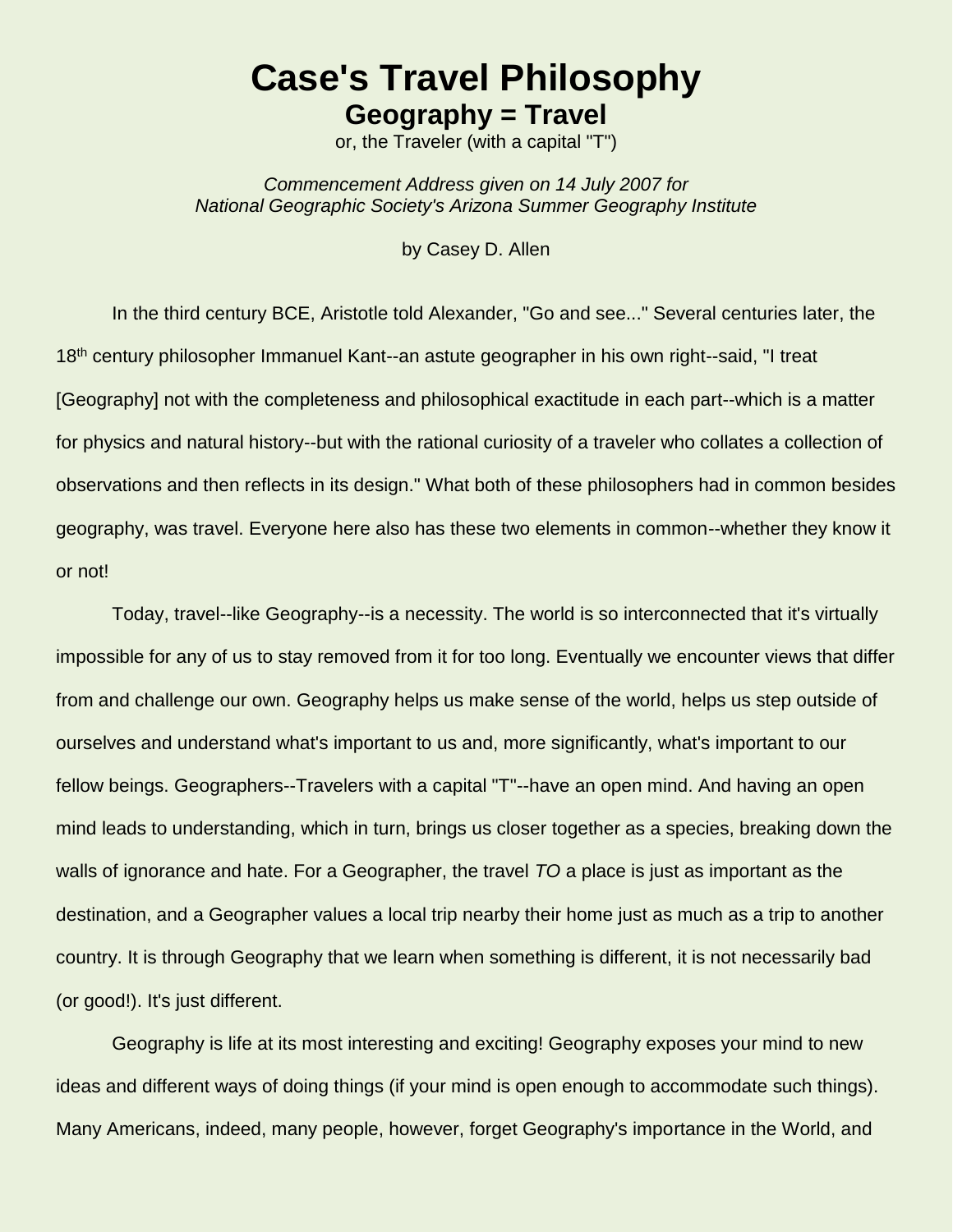become simply tourists, not Travelers (with a capital "T"). The difference? Tourists see what they *came to* see; a Traveler, on the other hand, *sees* what they see. Think of it this way: a tourist has a list of sites they want to "do"; they take pictures of each "thing" on their list and then dutifully check off that site. Often times they are like sheep, being shepherded from place to place. They eat lunch at their (usually expensive) hotel restaurant or one their "guide" arranged. They shop in "tourist" markets and have little regard for the local way of life, so they are perhaps treated poorly. They return home and tell friends and neighbors of the trip, using their recently made scrapbook. Then, the scrapbook sits on a shelf or coffee table, only taken out to show off the "experience". The tourist might travel repeatedly, but the result is always the same: they see what they came to see.

The Geographer--a Traveler (with a capital "T")--on the other hand, *might* see what the tourist sees, but their purpose is different. A Geographer--a Traveler (with a capital "T")--might eat lunch at a public park or on a bench in a railway or bus station, watching the locals (and tourists!) scamper hither and thither. They have a drink at a neighborhood cafe where no one speaks their native language, forcing themselves to make conversation and become more like a local. They visit a local department store and make friends with the clerks, maybe hanging out with them after the store closes. Their new "friends" might show them a special waterfall with a secret cavern, or take them through the servant's entrance to explore a medieval castle--both experiences a tourist would never have. They return home with pictures, stories, ideas, and maybe a new outlook or different view of life, and then incorporate what they have learned into their own lives, sharing experiences whenever possible, but not in a forcible way.

I am a Geographer--a Traveler (with a capital "T")--but I did not start out that way! Becoming a Geographer is no easy task: it requires an open mind, a dedication to understanding, and a willingness to adapt in an ever-changing world. This concept is very difficult for most people to grasp. I didn't even recognize *my* first experience as a Geographer--being lost in the Chihuahua desert and walking 25 miles through a Mexican Monsoon storm when I was 15 years-old--until many years later. Rather, my first realization of travel as a Geographer began with my first trip to Europe which I started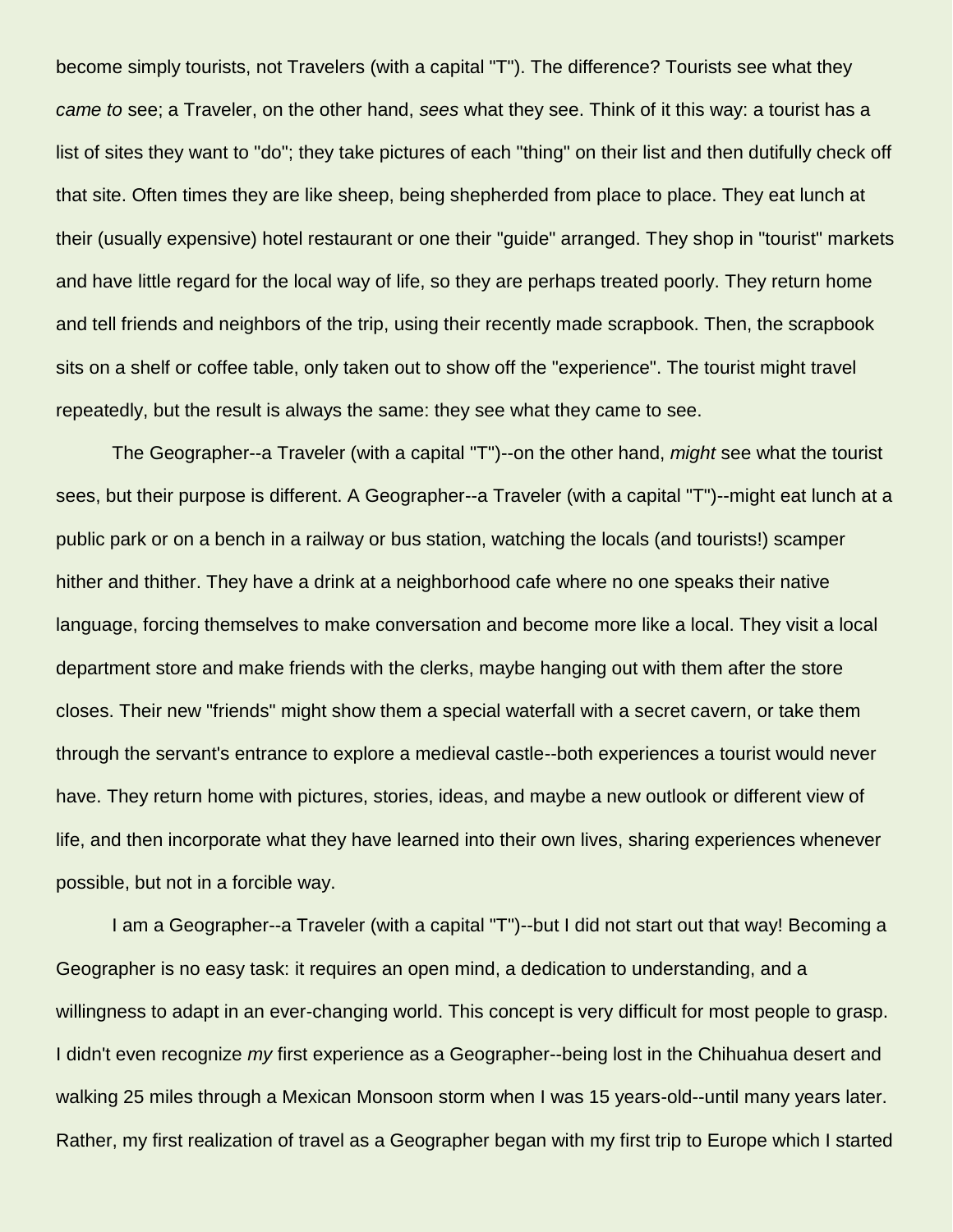as a tourist, but finished knowing there had to be something *more* to travel. Only many travels (travails?) later did I become a Geographer--a Traveler (with a capital "T"). For this trip, after paying the exorbitant tour company fees, I was soon on my way to Prague, in what was then Czechoslovakia. There was no preparation, no learning of customs, landscapes, languages, or even reading a guidebook. I had lots of "friends" on the same tour and a "guide" who would show us everything. I even took a suitcase--something I would never be caught doing now! When I arrived in Prague, I was surprised to see the military roaming around the airport, outfitted with AK-47s and hand grenades, but we were almost instantly met by our guide who helped us through customs, to our bus, and then to our hotel. She also arranged our meals and city tours for us. It was, for a little while at least, nice to be catered to and have everything taken care of for you, but on our last day in Prague, our "free" day as the guide called it, that all changed.

That evening, a friend and I went for a walk. We ran into a bunch of "kids" on the outskirts of town who were joking around, just hanging out as teenagers do. Through broken English and hand gestures, we found out they were from Germany, here in Prague for the cheap beer. They invited us to roam the city with them, and we obliged. We soon met up with a couple more of their friends, one who happened to be Czech and spoke good English. As we walked through the night around the city, our "guide" recounted personal stories of USSR iron-fist ruling, and the changes that were about to happen in the country (keep in mind, this was right before Czechoslovakia's split). He told us how the landscape had changed dramatically--even in his short lifetime. How for generations his family had run a small farm on the city periphery, but now it was being annexed by the government to be used for housing projects because of urban sprawl. His stories were the stuff I only read about or saw in movies back home. But I was right in the middle of it now; it was all *real*. For the rest of that "tour" through Europe, I viewed the landscapes and people differently; each took on new meanings, uniquely drawn together (or apart) by their place in space. I began straying from the tour whenever possible, wandering the streets in every city, becoming intimate with my location, my place in the landscape. By the end of the trip, I was a "baby geographer"--a traveler, though not yet with a capital